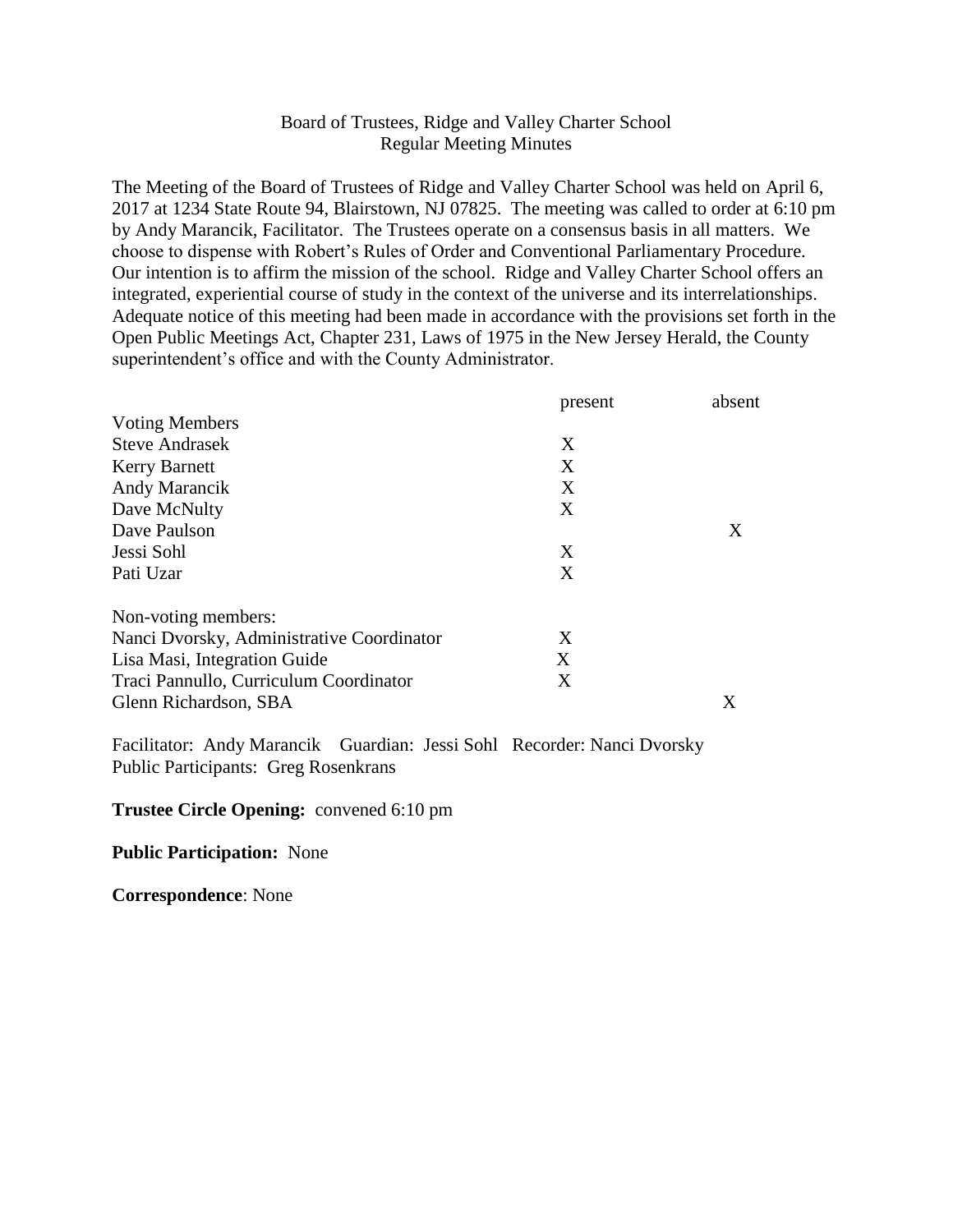## **Leadership Team Updates:**

**Integration Guide Report:** Lisa Masi reported that she has been working on the team spring expedition and overnight plans and gave Kasey Errico's Expedition Coordinator report. The 8<sup>th</sup> grade graduate expedition will be a three day, four night hike on the Appalachian Trail from High Point to Culvers Gap, a total of 16 miles. The Constellation Team winter overnight in February at Princeton Blairstown Center was a success. The Nova Team held a marketplace of items they made in order to supplement their overnight expedition expenses to the Pocono Environmental Education Center in May.

**Curriculum Coordinator Report:** Traci Pannullo has been working with Rita Haase on PARCC testing preparation for the  $1<sup>st</sup>$ ,  $2<sup>nd</sup>$ , and  $3<sup>rd</sup>$  weeks in May. Traci gave a synopsis of the 2015-2016 School Performance Reports and noted that RVCS was at or above the state averages in ELA and Math and had 100% student participation. Trustee Jessi Sohl completed an updated RVCS property map. Traci reported that the Guide Circle identified presentation skills for all students as the mission-based skill that would be assessed for the current data analysis work. The same assessment rubric will be used by all students and Guides.

**Administrative Coordinator Report:** Nanci Dvorsky reported: Approval of the March 16, 2017 minutes. **Resolution 4.6.17.a** To approve payment of bills in the amount of \$137,835.44 which includes payroll. Approved unanimously. **Resolution 4.6.17.d** To approve forwarding the signed assurance statement to the Warren County Office of Education that the school has policies in place regarding dyslexia screening and special education services that take into account the consistency of location, curriculum, and staffing in the programming. Approved unanimously. **Resolution 4.6.17.e** To approve Faith Pedersen as a substitute Guide and substitute nurse for the 2016-2017 school year. Approved unanimously.

First reading of the following policy updates: Policy 5114 Suspension and Expulsion (Revised) Policy 5145.4 Equal Educational Opportunity (Revised) Policy 6121 Nondiscrimination/Affirmative Action (Revised)

**Business Administrator Report:** Nanci Dvorsky reported: **4.6.17.b** To approve the Board Secretary and Treasurer Reports for March 2017 and to certify that no major account or fund has been over expended and to confirm that sufficient funds are available to meet the schools financial obligations for the remainder of the year. Approved unanimously.

## **Committee Reports**

**Parent** Planning continues for the April 30<sup>th</sup> fundraising event at Camp Mason.

**Technology** Dave McNulty gave a curriculum database improvement update and also reported that he can provide access to an organizational tool, Closer Connect, for RVCS use.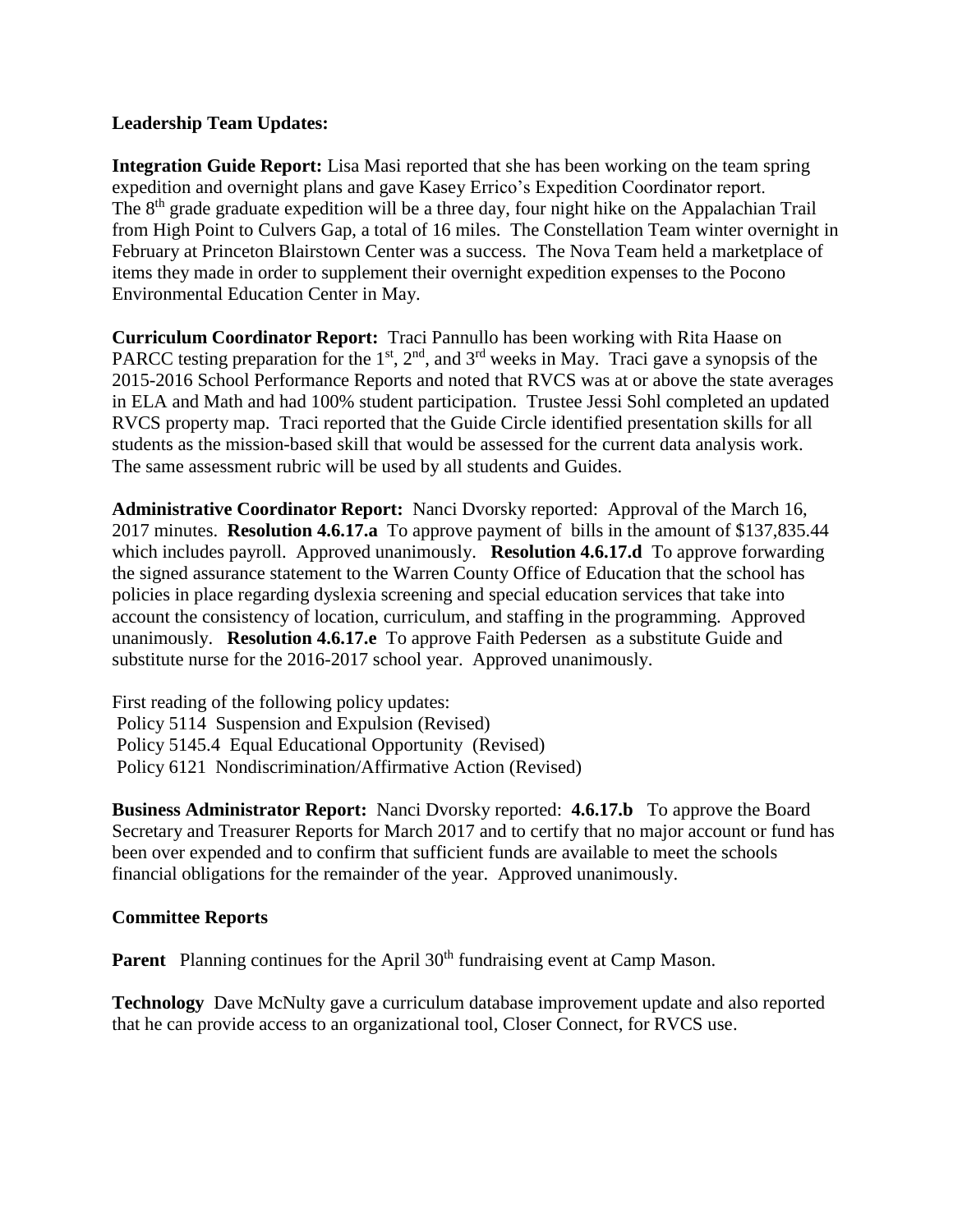**Facilities** Nanci Dvorsky reported that additional parking solutions are being discussed. There is a use of facility request by a former Guide to run a summer program. Nanci will forward the form and information to Jessi Sohl.

**Finance** Steve Andrasek reported that the Finance Committee will be meeting April 8th.

**Communication** The Open House on Wednesday April 5<sup>th</sup> was well attended.

**Other Business** The data analysis for the Charter Renewal Application continues. There will be a Community Service Day at RVCS from 10-2pm on Saturday April 8<sup>th</sup>. Dave McNulty will be scheduling a meeting with interested participants of the Community Education initiative under the auspices of Ridge and Valley Learning Circles.

Executive Session 7:00pm To Discuss Personnel Return to Public Session 9:30pm

**Resolution 4.6.17.c** To accept contracts with the following Guides for the 2017-2018 school year:

| <b>Ieva Alverson</b>   | <b>Special Education Guide</b>         | \$64,577 |
|------------------------|----------------------------------------|----------|
| Krissy Caggiano        | <b>Classroom Guide</b>                 | \$57,783 |
| Nancy Christian        | <b>Special Education Guide</b>         | \$38,625 |
|                        | <b>I&amp;RS</b> Team Member            | \$515    |
| Daniel Egan            | <b>Classroom Guide</b>                 | \$38,826 |
|                        | <b>I&amp;RS</b> Team Member            | \$515    |
| <b>Kasey Errico</b>    | <b>Classroom Guide</b>                 | \$45,356 |
|                        | <b>Expedition Facilitator Stipend</b>  | \$1,500  |
|                        | <b>I&amp;RS</b> Team Member            | \$515    |
| Michael Florio         | <b>Classroom Guide</b>                 | \$48,232 |
| Rebecca Garceau        | <b>Classroom Guide</b>                 | \$41,191 |
|                        | Nourishing Facilitator Stipend         | \$800    |
| Alyssa Garner          | <b>Classroom Guide</b>                 | \$39,037 |
| <b>Mark Garner</b>     | <b>Classroom Guide</b>                 | \$38,625 |
|                        | <b>Land Care Facilitator Stipend</b>   | \$1,000  |
| Jessica Krause         | <b>Classroom Guide</b>                 | \$38,625 |
| Lisa Masi              | <b>Classroom Guide</b>                 | \$56,327 |
|                        | 12 Month Integration Guide/ LT Stipend | \$18,805 |
| <b>James McNany</b>    | <b>Special Education Guide</b>         | \$49,461 |
| Kristine Tucker        | <b>Special Education Guide</b>         | \$68,071 |
| Donna Usinowicz        | <b>School Nurse/Health Coordinator</b> | \$47,245 |
|                        | <b>I&amp;RS</b> Coordinator            | \$1,576  |
| <b>Margaret Vetter</b> | <b>Special Education Guide</b>         | \$59,708 |
|                        | <b>I&amp;RS</b> Team Member            | \$515    |
| <b>Bradley White</b>   | <b>Classroom Guide</b>                 | \$42,961 |
| Tonya Wikander         | <b>Classroom Guide</b>                 | \$46,398 |
| <b>Sundae Younkers</b> | <b>Classroom Guide</b>                 | \$46,717 |